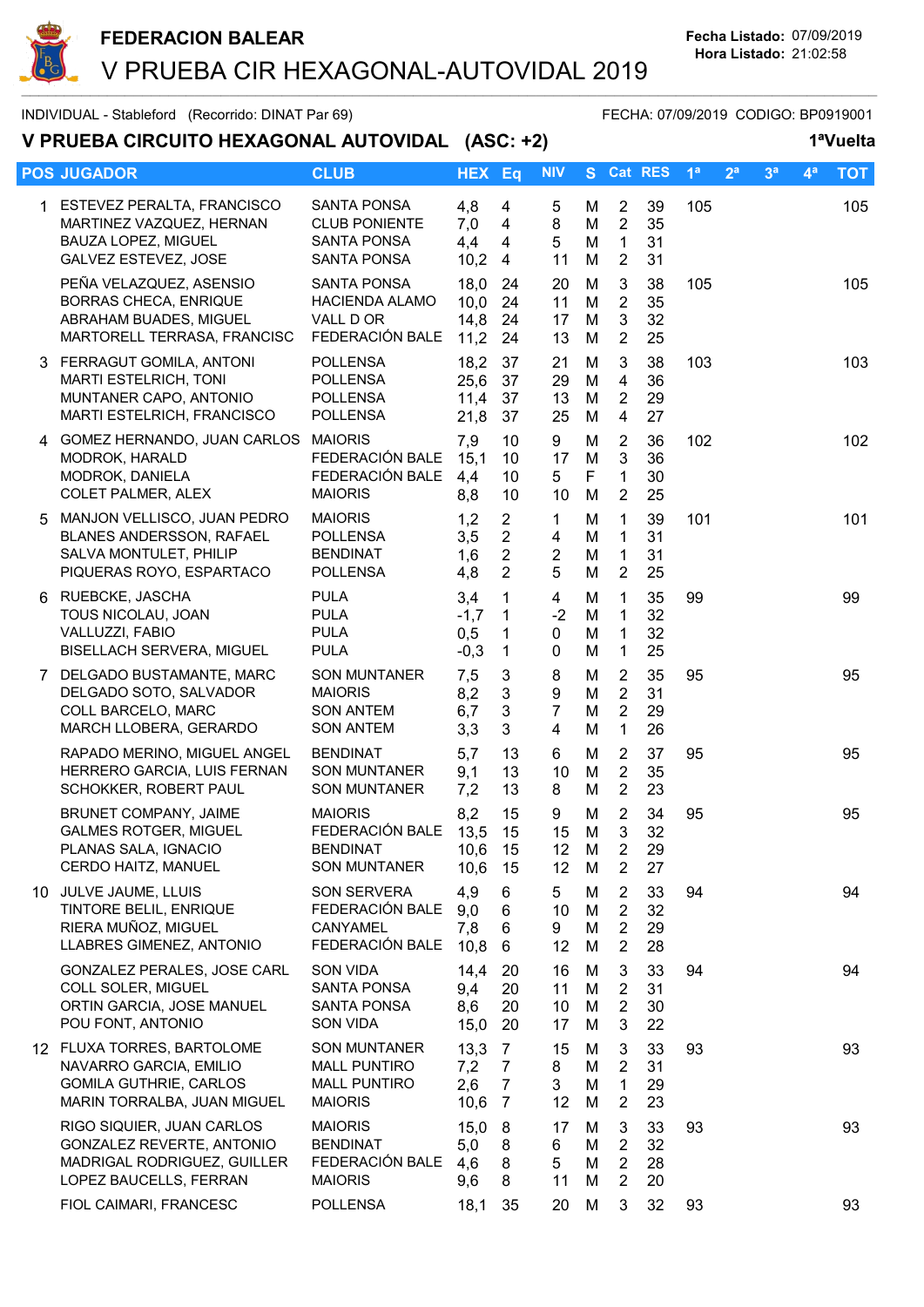

INDIVIDUAL - Stableford (Recorrido: DINAT Par 69) FECHA: 07/09/2019 CODIGO: BP0919001

V PRUEBA CIRCUITO HEXAGONAL AUTOVIDAL (ASC: +2) 1ªVuelta

| <u>V PRUEDA CIRCUITO HEAAGONAL AUTOVIDAL (ASC: +2)</u>                                                                   |                                                                              |                              |                                         |                                                |                       |                                                                      |                      |                |                |                |                | I vuella   |
|--------------------------------------------------------------------------------------------------------------------------|------------------------------------------------------------------------------|------------------------------|-----------------------------------------|------------------------------------------------|-----------------------|----------------------------------------------------------------------|----------------------|----------------|----------------|----------------|----------------|------------|
| <b>POS JUGADOR</b>                                                                                                       | <b>CLUB</b>                                                                  | <b>HEX Eq</b>                |                                         | <b>NIV</b>                                     |                       |                                                                      | S Cat RES            | 1 <sup>a</sup> | 2 <sup>a</sup> | 3 <sup>a</sup> | 4 <sup>a</sup> | <b>TOT</b> |
| FIOL CAIMARI, JAUME<br>CIFRE BIBILONI, AINA MARIA<br>FIOL CAIMARI, MARIA                                                 | FEDERACIÓN BALE<br><b>POLLENSA</b><br><b>POLLENSA</b>                        | 11,7<br>25,1<br>15,4         | 35<br>35<br>35                          | 13<br>28<br>18                                 | M<br>F<br>$\mathsf F$ | 3<br>$\overline{4}$<br>3                                             | 31<br>30<br>28       |                |                |                |                |            |
| 15 FONT ROSSELLO, TONI<br>ALBORCH BAUMANN, JORGE JOSE FEDERACIÓN BALE<br>FEBRER SANTANDREU, MATEU<br>NADAL HOMAR, ANTONI | <b>SON SERVERA</b><br><b>SON SERVERA</b><br>SON SERVERA                      | 5,9<br>9,4<br>10,1<br>10,5   | 9<br>9<br>9<br>9                        | 7<br>11<br>11<br>12                            | M<br>M<br>M<br>M      | 2<br>$\overline{2}$<br>$\overline{2}$<br>$\overline{2}$              | 33<br>31<br>28<br>24 | 92             |                |                |                | 92         |
| OLIVA RIERA, JOAN BERNAT<br>PEREZ-HERNANDEZ EGART, RAIM<br>PULIDO DEL MORAL, JOSE MANU<br>PULIDO DEL MORAL, JUAN LUIS    | <b>POLLENSA</b><br><b>POLLENSA</b><br><b>POLLENSA</b><br><b>POLLENSA</b>     | 19,8<br>9,7<br>4,1<br>9,9    | 16<br>16<br>16<br>16                    | 22<br>11<br>5<br>11                            | M<br>M<br>M<br>M      | 4<br>$\overline{2}$<br>$\mathbf{1}$<br>$\overline{2}$                | 33<br>30<br>29<br>23 | 92             |                |                |                | 92         |
| MELIS SEGURA, SEBASTIAN<br>RIGO PANIZA, DAMIAN<br>TERRASA MORA, JUAN CARLOS<br>RAMALLO TORRES, CAMILO                    | FEDERACIÓN BALE<br><b>SANTA PONSA</b><br><b>POLLENSA</b><br>FEDERACIÓN BALE  | 16,3<br>9,5<br>13,3<br>9,0   | 21<br>21<br>21<br>21                    | 18<br>11<br>15<br>10                           | M<br>M<br>M<br>M      | 3<br>2<br>$\mathbf{3}$<br>$\overline{2}$                             | 35<br>29<br>28<br>27 | 92             |                |                |                | 92         |
| 18 VALLESPIR SANCHEZ, MONTSERR<br>MULET FLORIT, FRANCISCO<br>FLORIT GELABERT, PERE JOAN<br>TIMONER SINTES, JAUME         | FEDERACIÓN BALE<br><b>MALL PUNTIRO</b><br><b>MALL PUNTIRO</b><br><b>PULA</b> | 26,6<br>17,9<br>22,5<br>16,8 | 39<br>39<br>39<br>39                    | 30<br>20<br>25<br>19                           | M<br>M<br>M<br>M      | 5<br>3<br>$\overline{4}$<br>3                                        | 35<br>32<br>24<br>21 | 91             |                |                |                | 91         |
| 19 VIDAL VILLALONGA, MIGUEL AN<br><b>BIBILONI FERRER, GASPAR</b><br>SUAREZ RIESCO, DIONISIO<br>GARRIDO MAYOL, ALEJANDRO  | <b>MAIORIS</b><br>FEDERACIÓN BALE<br><b>MALL PUNTIRO</b><br>FEDERACIÓN BALE  | 5,9<br>4,4<br>15,5<br>5,1    | 5<br>$5\phantom{.0}$<br>$\sqrt{5}$<br>5 | $\overline{7}$<br>5<br>17<br>6                 | M<br>M<br>M<br>M      | $\overline{2}$<br>$\mathbf{1}$<br>$\mathbf{3}$<br>$\overline{2}$     | 33<br>29<br>28<br>25 | 90             |                |                |                | 90         |
| SBERT MUNTANER, ANTONIO Mª<br><b>BOQUERA MORELL, JOSE</b><br>NICOLAU NANO, JUAN PABLO<br>OLEZA SERRA DE GAYETA, JAVI     | <b>SON QUINT</b><br><b>SON ANTEM</b><br><b>MALL PUNTIRO</b><br>SON QUINT     | 9,9<br>10,3<br>8,4<br>9,9    | 12<br>12<br>12<br>12                    | 11<br>12 <sup>°</sup><br>9<br>11               | M<br>M<br>M<br>M      | $\overline{2}$<br>$\overline{2}$<br>$\overline{2}$<br>$\overline{2}$ | 35<br>28<br>27<br>26 | 90             |                |                |                | 90         |
| GARCIA ALVAREZ, ALEXANDER<br>MOLERO GARCIA, JOSE LUIS<br>AGUILO BOSCH, RAMON<br>PONCE MESA, JOSE ANTONIO                 | FEDERACIÓN BALE<br><b>MAIORIS</b><br><b>MAIORIS</b><br><b>MAIORIS</b>        | 9,9<br>12,4<br>13,6<br>9,7   | 19<br>19<br>19<br>19                    | 11<br>14<br>15<br>11                           | M<br>M<br>M<br>M      | $\overline{2}$<br>$\mathbf{3}$<br>3<br>$\overline{2}$                | 33<br>30<br>27<br>23 | 90             |                |                |                | 90         |
| 22 LAUKKA, ARI<br>DUVDAHL, JAN<br><b>MACKAY THOMSON, ROSS</b><br>SHEEHAN, DENNIS JOHN                                    | <b>SON SERVERA</b><br>SON SERVERA<br><b>SON SERVERA</b><br>SON SERVERA       | 18,2<br>8,2<br>15,2<br>18,9  | 32<br>32<br>- 32<br>32                  | 21<br>9<br>17<br>21                            | M<br>М<br>M<br>M      | 3<br>2<br>3<br>$\overline{4}$                                        | 33<br>29<br>27<br>18 | 89             |                |                |                | 89         |
| 23 MUNAR MAYANS, PEDRO JOSE<br>VADILLO GARCIA, OCTAVIO<br>SORIA LIZANA, RICARDO<br>TORRES JIMENEZ, OSCAR                 | <b>MAIORIS</b><br><b>ANDRATX</b><br><b>MALL PUNTIRO</b><br>FEDERACIÓN BALE   | 17,4<br>15,6<br>14,4<br>22,0 | 34<br>34<br>34<br>34                    | 20<br>18<br>16<br>25                           | M<br>M<br>M<br>M      | 3<br>3<br>3<br>4                                                     | 31<br>30<br>26<br>19 | 87             |                |                |                | 87         |
| 24 LOHREY, CHRISTOPH<br>STANJEK, BRUNO<br>ELLER, RICHARD                                                                 | <b>PULA</b><br><b>PULA</b><br><b>PULA</b>                                    | 10,5<br>8,6<br>11,5          | 11<br>11<br>11                          | 12<br>10 <sup>°</sup><br>13                    | M<br>M<br>M           | $\overline{2}$<br>$\overline{2}$<br>3                                | 30<br>28<br>28       | 86             |                |                |                | 86         |
| 25 TORNER JOHANSSON, SACHA<br>CALVET ALOMAR, BERNARDO<br>MARQUES SERRA, JOSE LUIS<br>MIR BESTARD, GUILLERMO              | FEDERACIÓN BALE<br><b>SON ANTEM</b><br><b>SON VIDA</b><br><b>POLLENSA</b>    | 8,7<br>10,9<br>10,6<br>13,7  | 17<br>17<br>17<br>17                    | 10<br>12 <sup>°</sup><br>12 <sup>°</sup><br>15 | M<br>M<br>M<br>M      | $\overline{2}$<br>$\overline{2}$<br>$\overline{2}$<br>3              | 32<br>27<br>25<br>18 | 84             |                |                |                | 84         |
| PORTELL JORDA, JORGE<br>MAS MESTRE, JUAN<br>CAÑELLAS LLABRES, JORGE<br>FRAU MORENO, JOAQUIN                              | FEDERACIÓN BALE<br><b>MALL PUNTIRO</b><br>SANTA PONSA<br><b>MALL PUNTIRO</b> | 10,7<br>8,7<br>22,8<br>9,9   | 23<br>23<br>23<br>23                    | 12<br>10<br>26<br>11                           | M<br>M<br>M<br>M      | 2<br>$\overline{2}$<br>$\overline{4}$<br>$\overline{2}$              | 31<br>27<br>26<br>21 | 84             |                |                |                | 84         |
| 27 GONZALEZ MARTINEZ, ANA MARI<br>CORTES GINARD, Mª ANGELES                                                              | <b>MALL PUNTIRO</b><br><b>MALL PUNTIRO</b>                                   | 28,7<br>23,5 41              | 41                                      | 32<br>26                                       | F<br>F                | 5<br>4                                                               | 31<br>29             | 83             |                |                |                | 83         |